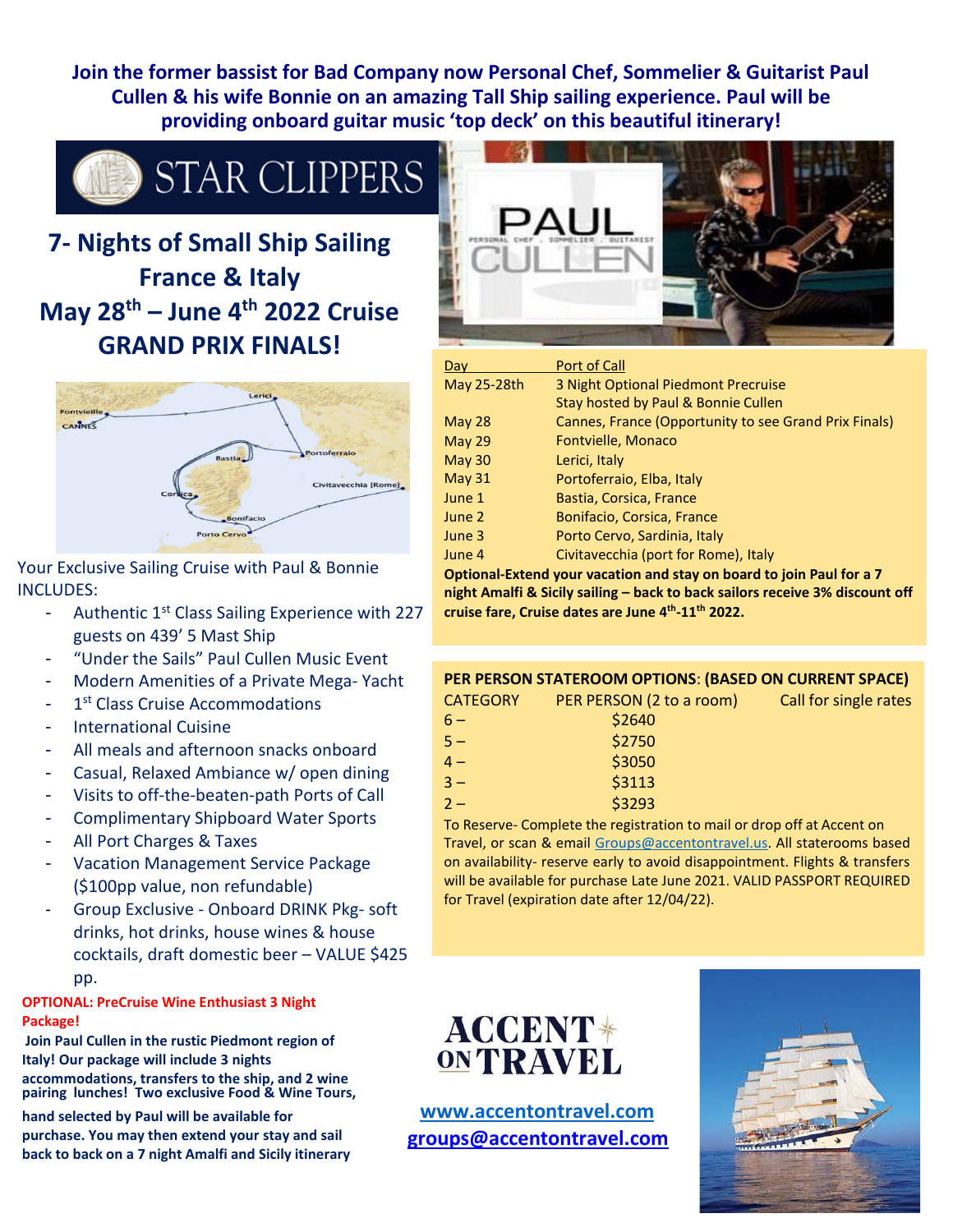# **Ship's Day by Day Itinerary**

### **May 28th Cannes, France**

**Glittering Cannes is the archetypal Mediterranean resort city discovered by wealthy English nobles who came to the sunny south of France to escape their drafty old castles during the dreary British winters. Cannes' high-flying lifestyle has attracted notables and the notorious ever since. Every year, the stars flock to celebrate the Cannes Film Festival at the colossal Palais des Festivals.**

# **May 29th Font Vielle, Monaco, Grand Prix Finals**

**Monaco is the fabled domain of princes and movie stars. The magnificent Palais du Prince and opulent casinos remind you of an elegant, pre-war era. With more wealth concentrated in one small area than almost any place on earth, this tiny principality retains its gilt-edged allure.**

# **May 30th Lerici, Italy**

**It was in the Villa Magni near Lerici that Percy Bysshe Shelley spent his last happy days before sailing his small boat on its stormy fatal voyage on July 8, 1822. Lord Byron, another Lerici literary resident, once swam across what is now called the 'Golfo dei Poeti.' The small fishing villages of San Terenzo, Tellaro and Fiascherino and Montemarcello are like the more famous Cinque Terre.**

# **May 31st Portoferraio, Elba, Italy**

**From his villa in Portoferraio, Napoleon, the exiled Emperor of France, looked out over the waiting ships in the harbor and dreamed of returning to glory. Enjoy a local vineyard tour, and near Portoferraio, discover the remains of an ancient Etruscan civilization.**

### **June 1 st - Bastia, Corsica, France**

**It's amazing in this day and age to find a Mediterranean city that looks like it stepped right out of the travel diary of a 19th century Grand Tour. Bastia's gracious Italianate buildings were created to house the administrative offices of the capital of Haute Corse.**

# **June 2 nd - Bonifacio, Corsica, France**

**Bonifacio's almost land-locked harbor is one of the most dramatic, totally protected harbors. It is a bustling port with excellent seafood restaurants, and a modern marina. The ancient citadel town is perched high atop a seemingly impenetrable cliff.**

#### **June 3 rd - Porto Cervo, Sardinia, Italy**

**Porto Cervo in the heart of Costa Smeralda is a luxury destination that plays host to many celebrities and VIPs throughout the peak summer season. There are plenty of fine restaurants and luxury boutiques and the village has been described as utopian with architectural influences from Greece, North Africa, Spain and Italy. All surrounded by spectacular coastal scenery.**

# **June 4 th Civitavecchia (Port of Rome), Italy**

**St. Peter's, with its breathtaking Sistine Chapel, newly restored to its former glory; the Spanish Steps, where all Rome passes by; the Colosseum, where gladiators fought to the death, and the Pantheon, considered to be the most perfect architectural statement of the ages.**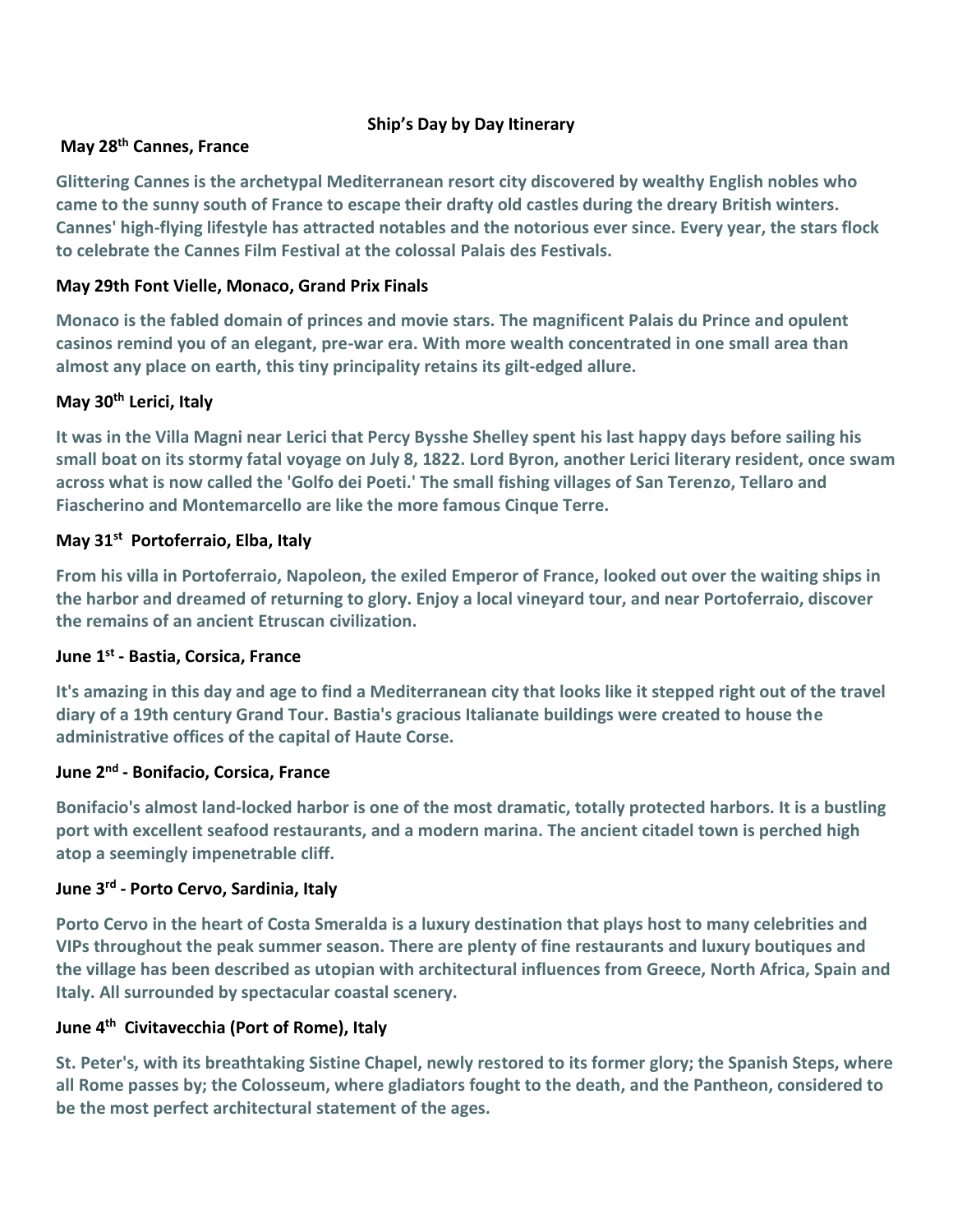

For More Information Call: 302-278-6100 / 800-848-3273 Email: [Groups@accentontravel.com](mailto:Groups@accentontravel.com)

Attn: [Sofia@accentontravel.com](mailto:Sofia@accentontravel.com)

37156 Rehoboth Ave Rehoboth Beach, DE 19971

Enclosed please find my total deposit in the sum of  $\frac{2}{5}$  (\$500 per person double occupancy/ \$1000 for single rooms, for persons. I understand that my cruise deposit is refundable less \$200 Per Person until August 2<sup>nd</sup> 2021 after which other penalties will apply. I understand other payments noted as nonrefundable such as airfare or pre cruise stays/ excursions will also occur penalties if cancelled. Travel insurance, which will protect you for cancellation due to covered reasons, is highly advised. Please make checks payable to: Accent On Travel OR complete the credit card information below. Please note a signature on the next page is required for registration.

**\_\_\_\_\_\_\_ Yes I am interested in the Piedmont 3 night Pre Stay, Please send information**

**\_\_\_\_\_\_\_ Yes, I am interested in extending my cruise and sailing the Sicily and Amalfi itinerary from June 4th-June 11th, Please send more information**

**Category Selection: 2**❑ **3**❑ **4** ❑ **5**❑ **6**❑

| Mr/Mrs/Ms(1)                                                                                      |                                                                                                                                                                            |                                                              |                 |                 |            |
|---------------------------------------------------------------------------------------------------|----------------------------------------------------------------------------------------------------------------------------------------------------------------------------|--------------------------------------------------------------|-----------------|-----------------|------------|
|                                                                                                   | (FULL name EXACTLY as it appears or will appear on your Passport)                                                                                                          |                                                              | (Date of Birth) | (Nickname)      |            |
|                                                                                                   | Address (if not a current Accent On Travel client): Manual Communication of the Address (if not a current Accent On Travel client):                                        |                                                              |                 |                 |            |
|                                                                                                   | City: State: Zip: Zip:                                                                                                                                                     |                                                              |                 |                 |            |
|                                                                                                   |                                                                                                                                                                            |                                                              |                 |                 |            |
| Passport Number (Not required until final payment): Issue Date: Expiration Date: Expiration Date: |                                                                                                                                                                            |                                                              |                 |                 |            |
|                                                                                                   |                                                                                                                                                                            |                                                              |                 |                 |            |
|                                                                                                   |                                                                                                                                                                            |                                                              |                 |                 |            |
|                                                                                                   | Special Requirements (diet, handicap, looking for a single to share) _______________________________                                                                       |                                                              |                 |                 |            |
|                                                                                                   |                                                                                                                                                                            |                                                              |                 |                 |            |
|                                                                                                   | Name of sharing rooms with someone living in a different household: Name of sharing rooms with someone living                                                              |                                                              |                 |                 |            |
|                                                                                                   |                                                                                                                                                                            |                                                              |                 |                 |            |
| o.                                                                                                | I AM A SINGLE TRAVELER AND AWARE OF A SINGLE SUPPLEMENT as quoted. $\Box$ I am looking to share                                                                            |                                                              |                 |                 |            |
|                                                                                                   |                                                                                                                                                                            |                                                              |                 |                 |            |
| 2 <sup>nd</sup> Person (in room) Mr/Mrs/Ms _______                                                |                                                                                                                                                                            | (Name EXACTLY as it appears or will appear on your Passport) |                 | (Date of Birth) | (Nickname) |
| Address: SAME AS ABOVE                                                                            |                                                                                                                                                                            |                                                              |                 |                 |            |
|                                                                                                   |                                                                                                                                                                            |                                                              |                 |                 |            |
|                                                                                                   | Passport Number: (Not required until final payment): Issue Date: Expiration Date: Letter Mumber: Alternative Date:                                                         |                                                              |                 |                 |            |
|                                                                                                   |                                                                                                                                                                            |                                                              |                 |                 |            |
|                                                                                                   | Contact Email Address (Please print to be included in trip updates) ________________________________                                                                       |                                                              |                 |                 |            |
|                                                                                                   |                                                                                                                                                                            |                                                              |                 |                 |            |
|                                                                                                   | Occasion: Q Birthday Q Anniversary Q Other                                                                                                                                 |                                                              |                 |                 |            |
|                                                                                                   |                                                                                                                                                                            |                                                              |                 |                 |            |
|                                                                                                   |                                                                                                                                                                            |                                                              |                 |                 |            |
|                                                                                                   |                                                                                                                                                                            |                                                              |                 |                 |            |
|                                                                                                   | CANCELLATIONS AFTER FINAL PAYMENT CARRY UP TO 100% PENALTIES. (Signature required on back of this page)<br>WE STRONGLY RECOMMEND THE PURCHASE OF MEDICAL TRAVEL INSURANCE. |                                                              |                 |                 |            |

**SIGNATURE ON BACK REQUIRED TO COMPLETE REGISTRATION**